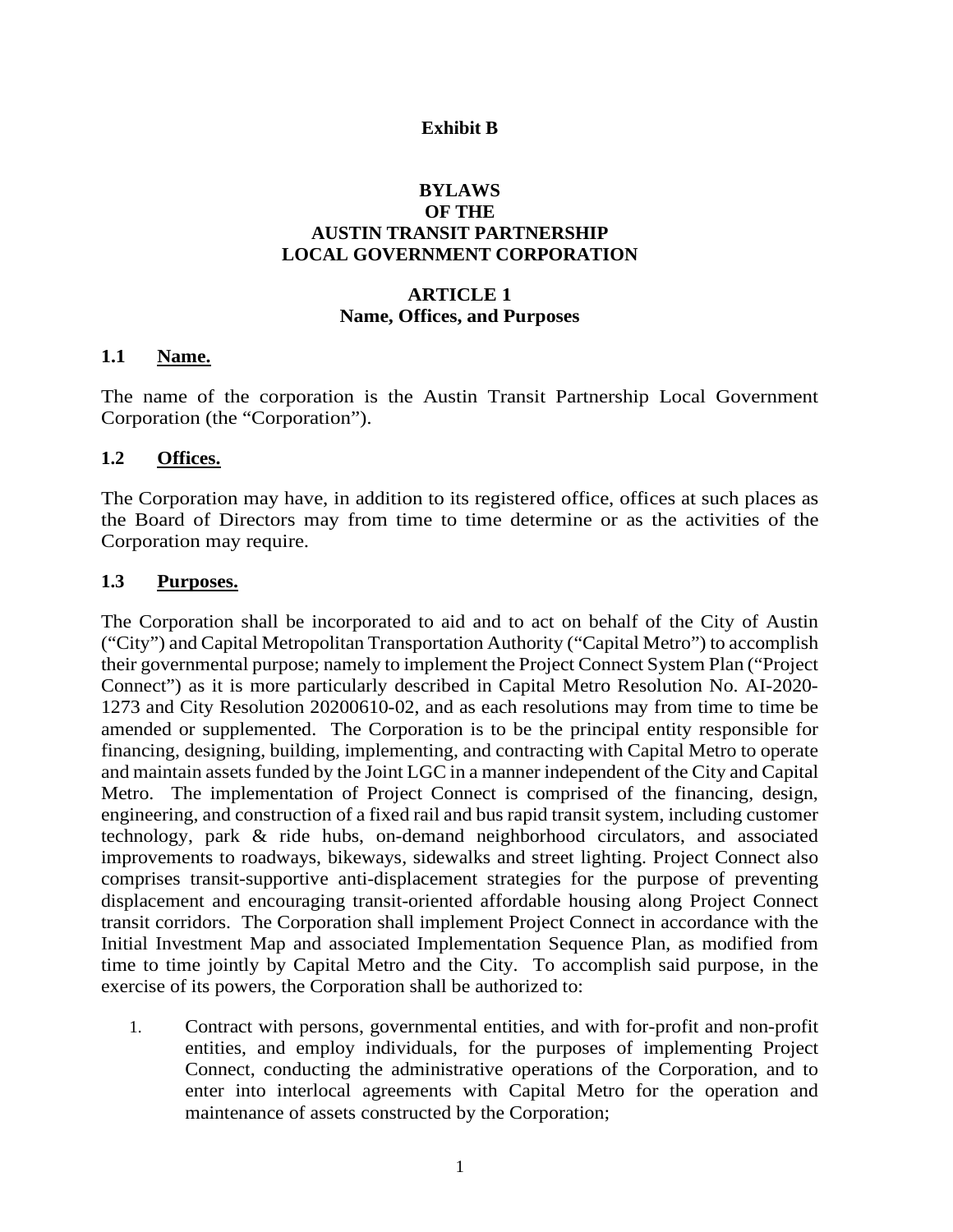- 2. Acquire and hold title to real and personal property and interests in real and personal property, and sell real and personal property;
- 3. Procure professional and other services necessary for the design, construction, financing, and permitting of the Plan;
- 4. Accept funds and property appropriated by the City and Capital Metro and by other entities;
- 5. Apply for grants of funds, services, and things of value and to accept awards of such grants;
- 6. Accept donations of funds, services and things of value;
- 7. Issue bonds, notes, and other debt obligations as necessary for the accomplishment of the governmental purpose stated above; and
- 8. Engage in other lawful activities to accomplish the governmental purpose stated above.

### **ARTICLE 2 Board of Directors**

## **2.1 Management.**

Subject to the Articles of Incorporation and these Bylaws, management of the affairs of the Corporation shall be vested in the directors, who together constitute the Board of Directors (the "Board").

#### **2.2 Qualifications, Appointment and Removal.**

The qualifications of the directors, as well as the procedures for their appointment and removal, shall be prescribed by the Articles of Incorporation.

#### **2.3 Annual Meetings.**

The Board shall meet at least annually at a time and place in the City designated by resolution of the Board.

#### **2.4 Regular Meetings.**

The Board may provide for regular meetings by resolution stating the time and place of such meetings.

#### **2.5 Special Meetings; Emergency Meetings.**

Special and emergency meetings of the Board shall be held whenever called by the Chair of the Board or by a majority of the directors who are serving duly appointed terms of office at the time the meeting is called.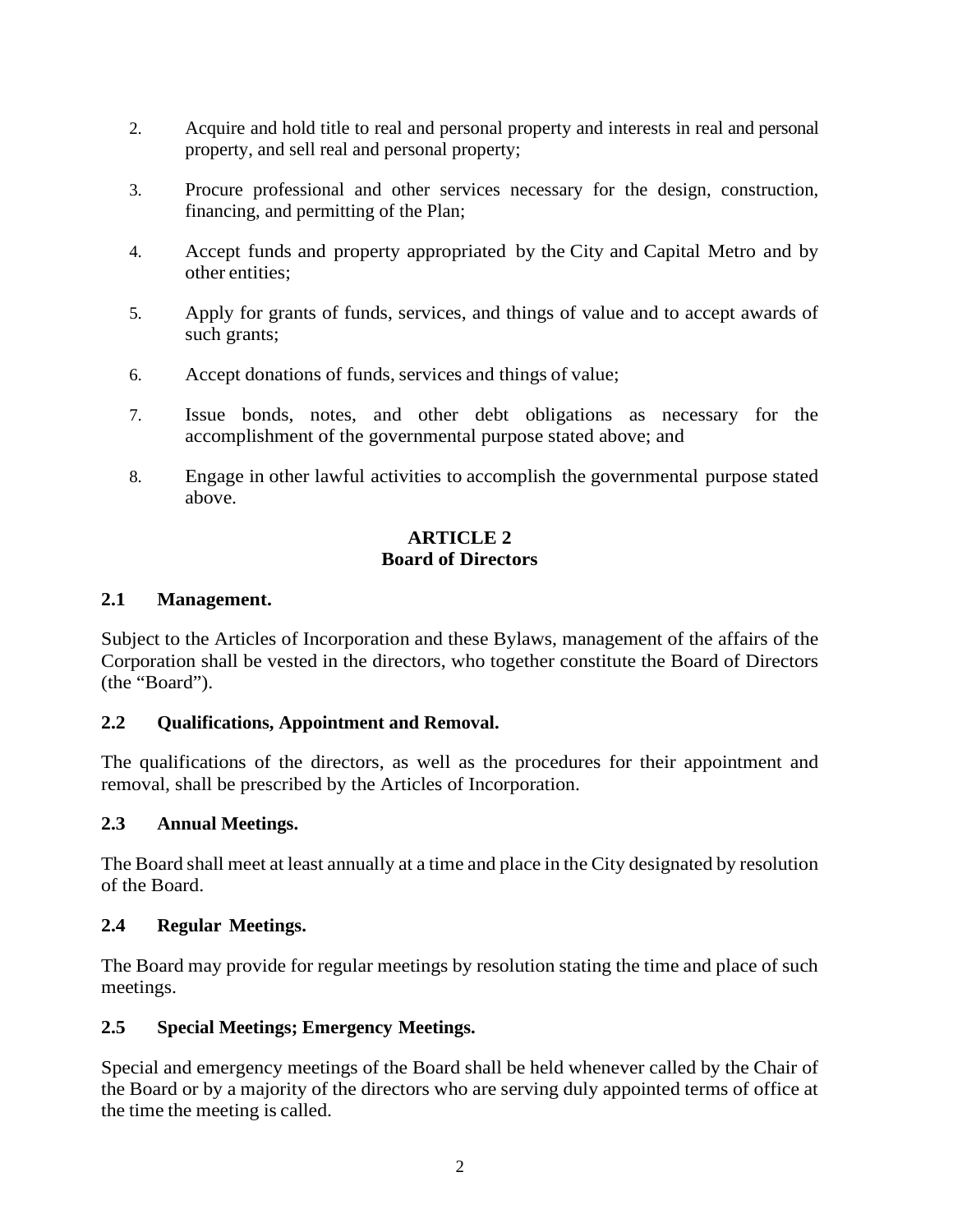The Secretary shall give notice of each special meeting in person, by telephone, electronic transmission (e.g., facsimile transmission or electronic mail), or mail at least three (3) days before the meeting to each director. Notice of each emergency meeting shall also be given in the manner required under Chapter 551, Texas Government Code (the "Open Meetings Act"). For purposes of these Bylaws, an "emergency meeting" is a meeting of the Board to consider a circumstance that, in the absence of immediate action by the Board, may have a material, adverse impact upon the Corporation. The person(s) calling the special or emergency meeting shall provide the Secretary of the Corporation with a statement of the reason(s) for the meeting, which statement shall be included in the notice of the meeting.

## **2.6 Notice of Meetings of the Board.**

The Board shall meet in accordance with and file notice of each meeting of the Board in the same manner as required of the City Council of the City and Capital Metro's Board of Directors ("Capital Metro's Board") under the Open Meetings Act. Notice of each meeting shall be posted by the Secretary of the Board at the same location. Additional notice of each meeting may be posted at one or more other locations.

## **2.7 Manner ofConducting Meetings.**

All directors necessary to provide a quorum of the Board must be physically present at a meeting to conduct business, unless otherwise provided by law.

At the meetings of the Board, matters pertaining to the purposes of the Corporation shall be considered in such order as the Board may determine.

At all meetings of the Board, the Chair shall preside, and in the absence of the Chair, the Vice Chair shall preside. In the absence of the Chair and the Vice Chair, an acting presiding officer shall be chosen by the Board from among the directors present.

The Secretary of the Corporation shall act as secretary of all meetings of the Board, but in the absence of the Secretary, the presiding officer may appoint any person to act as secretary of the meeting.

# **2.8 Quorum.**

A majority of the Board shall constitute a quorum for the consideration of matters pertaining to the purposes of the Corporation. Ex-officio directors shall not count for the purposes of determining the presence of a quorum. If at any meeting of the Board there is less than a quorum present, business of the Board shall not be conducted. The act of a majority of the directors shall constitute the act of the Board, unless the act of a greater number is required by law, by the Articles of Incorporation, or by these Bylaws.

## **2.9 Compensation.**

Directors, as such, shall not receive any salary or compensation for their services as Directors; provided, however, that nothing contained herein shall be construed to preclude a Director from receiving reimbursement of actual expenses incurred in connection with the business affairs of the Corporation, and no such reimbursement of expenses shall be made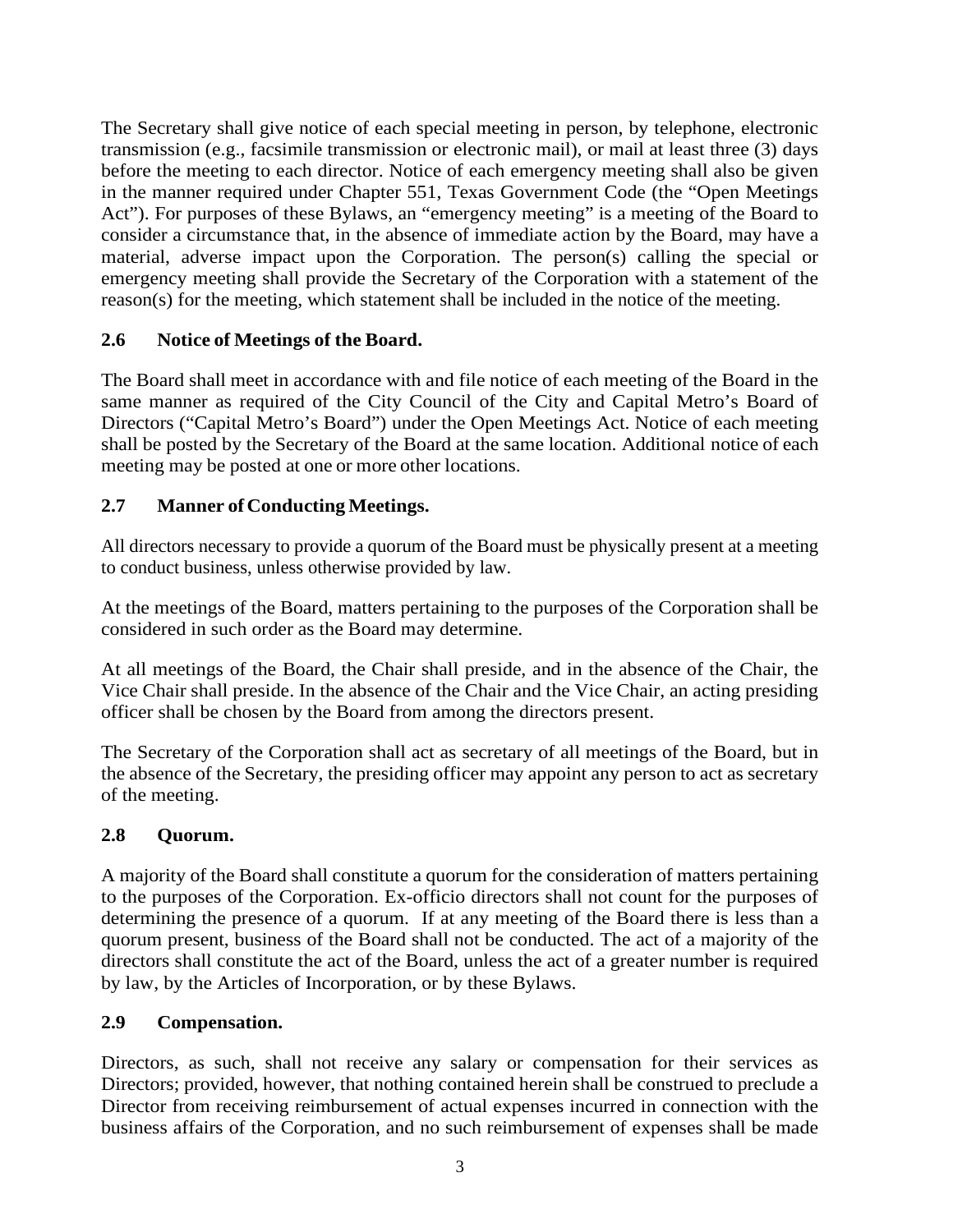unless approved by the Board.

## **2.10 Disclosure of Conflicts of Interest.**

Each Director shall comply with: (i) Section 22.230 of the Business Organizations Code; and (ii) applicable provisions of Chapter 171 of the Local Government Code ("Chapter 171"), including disclosure of a substantial interest, as defined by Chapter 171, in a business entity or in real property.

## **2.11 Duties.**

Directors shall discharge their duties with ordinary care and in a manner each director reasonably believes to be in the Corporation's best interests. In this context, "ordinary care" means the care that ordinarily prudent persons in similar positions would exercise under similar circumstances. In discharging their duties, directors may rely in good faith on information, opinions, reports, or analyses, including financial data, prepared or presented by persons reasonably appearing to be qualified in such matters. A director is not relying in good faith if he or she has knowledge that renders such reliance unwarranted or unreasonable. Directors are not deemed to have the duties of trustees of a trust with respect to the Corporation or with respect to property held or administered by the Corporation, including property subject to restrictions imposed by a donor or other transferor of the property.

## **ARTICLE 3 Officers**

# **3.1 Titles and Term of Office.**

The officers of the Corporation shall be the Chair, the Vice Chair, a Secretary, a Treasurer, an Executive Director, and such other officers as the Board may from time to time elect or appoint as described in section 3.7 below. One person may hold the position of one or more offices for the Corporation except that neither the Chair nor the Executive Director may also hold the office of Secretary. Capital Metro's President and CEO is hereby appointed to serve as the initial Executive Director. The term of office for each officer shall be two years commencing with the date of the annual meeting of the Board at which each such officer is elected. Officers may be re-elected or re-appointed.

## **3.2 Chair.**

The initial and each succeeding Chair of the Board (the "Chair") shall be elected as provided by the Articles of Incorporation. The term of office for the initial Chair shall be two years commencing with the date of the first annual meeting of the Board, which shall be the Corporation's organization meeting for purposes of section 22.104 of the Business Organizations Code.

The Chair shall preside at all meetings of the Board. In furtherance of the purposes of the Corporation and subject to the limitations contained in the Articles of Incorporation, the Chair may, upon authorization by resolution of the Board, sign and execute all bonds, notes, deeds, conveyances, franchises, assignments, mortgages, contracts, and other instruments of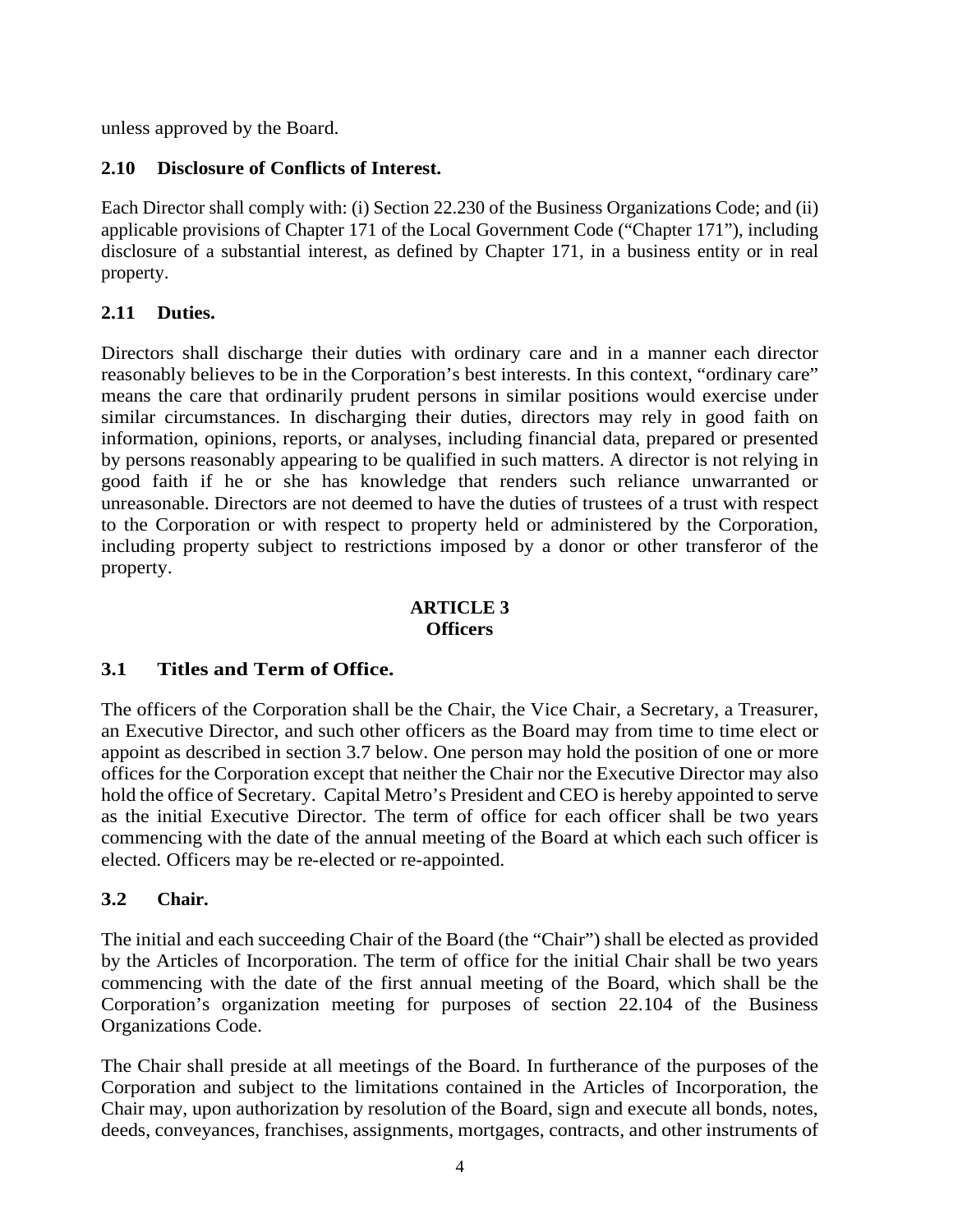any kind in the name of the Corporation.

# **3.3 ViceChair.**

The initial and each succeeding Vice Chair of the Board (the "Vice Chair") shall be elected as provided by the Articles of Incorporation, and shall be a member of the Board. The term of office for the initial Vice Chair shall be two years commencing with the date of the first annual meeting of the Board.

The Vice Chair shall perform the duties and exercise the powers of the Chair upon the Chair's death, absence, disability, or resignation, or upon the Chair's inability to perform the duties of his or her office. Any action taken by the Vice Chair in the performance of the duties of the Chair shall be conclusive evidence of the absence or inability to act of theChair at the time such action was taken.

## **3.4 Executive Director.**

The Executive Director of the Corporation shall be the chief executive officer of the Corporation and shall in general supervise and control all of the business and affairs of the Corporation. The Executive Director may sign, with the Secretary, the Chair, or any other proper officer of the Corporation authorized by the Board, all bonds, notes, deeds, conveyances, franchises, assignments, mortgages, contracts and other instruments of any kind in the name of the Corporation which the Board has authorized to be executed, except in cases where the signing and execution thereof shall be expressly delegated by the Board, or by these Bylaws, or by statute, to some other officer or agent of the Corporation. In general, the Executive Director shall perform all duties prescribed by the Board from time to time. The Executive Director shall not be a member of the Board.

# **3.5 Secretary.**

The Board shall elect the Secretary of the Corporation (the "Secretary") to keep the minutes of the meetings of the Board in one or more books provided for that purpose, see that all notices are duly given in accordance with the provisions of these Bylaws or as required by law, be custodian of the Corporation records, and in general perform all duties incident to the office of Secretary and such other duties as from time to time may be assigned by the Board or the Chair. The Secretary of the Corporation shall serve at the discretion of the Board, and may be removed as Secretary by the Board at any time, with or without cause. The Secretary need not be a member of the Board.

## **3.6 Treasurer.**

The Board shall elect the Treasurer of the Corporation (the "Treasurer"), who shall have charge and custody of and be responsible for all funds and securities of the Corporation, receive and give receipts for monies due and payable to the Corporation for any source whatsoever, deposit all such monies in the name of the Corporation in such banks as shall be selected in accordance with the provisions of these Bylaws, and in general perform all duties incident to the office of Treasurer and such other duties as from time to time may be assigned by the Chair or by the Board. The Treasurer of the Corporation shall serve at the discretion of the Board, and may be removed as Treasurer by the Board at any time, with or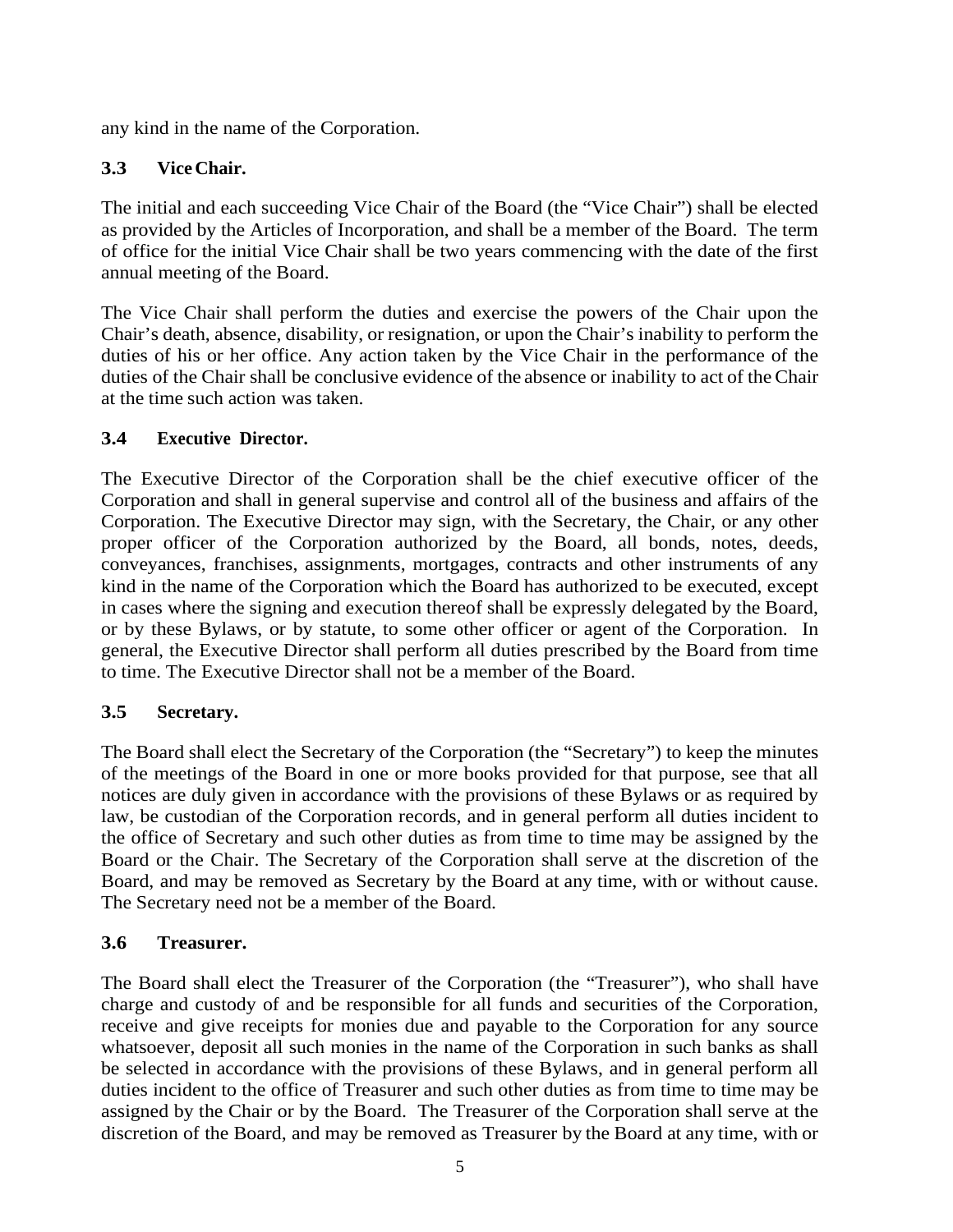without cause. The Treasurer need not be a member of the Board.

# **3.7 OtherOfficers.**

The Board may appoint other officers of the Corporation and other authorized representatives of the Corporation, who shall have the powers and duties as may be delegated by the Board. Such additional officers and authorized representatives shall serve at the discretion of the Board, and may be removed by the Board at any time, with or without cause.

# **3.8 Compensation.**

Officers may be entitled to receive such salary or compensation for personal services which are necessary and reasonable in carrying out the Corporation's purposes as the Board may from time to time determine, provided that in no event shall the salary or compensation be excessive. Board members, even if officers, are not entitled to compensation except as otherwise provided in Article II, Section 2.9. However, nothing contained herein shall be construed to preclude an Officer from receiving reimbursement of actual expenses incurred in connection with the business affairs of the Corporation, but no such reimbursement of expenses shall be made unless approved by the Board.

## **3.9 Disclosure of Conflicts of Interest.**

Each Officer shall comply with: (i) Section 22.230 of the Business Organizations Code; and (ii) applicable provisions of Chapter 171 of the Local Government Code ("Chapter 171"), including disclosure of a substantial interest, as defined by Chapter 171, in a business entity or in real property.

## **ARTICLE 4 Contracts; Financial Matters; Seal**

# **4.1 Fiscal Year.**

The fiscal year of the Corporation shall commence on October 1 and end on September 30 each year.

# **4.2 Contracts.**

The Board may authorize any officer or officers or agent or agents of the Corporation to enter into any contract or execute and deliver any instrument in the name of and on behalf of the Corporation, and such authority may be general or confined to specific instances.

# **4.3 Deposits.**

All funds of the Corporation shall be deposited to the credit of the Corporation in a state or national bank or other federally insured depository institution selected by the Board, subject to and in accordance with the requirements of Chapter 105, Texas Local Government Code and, as applicable, the Public Funds Investment Act, Chapter 2256, Texas Government Code.